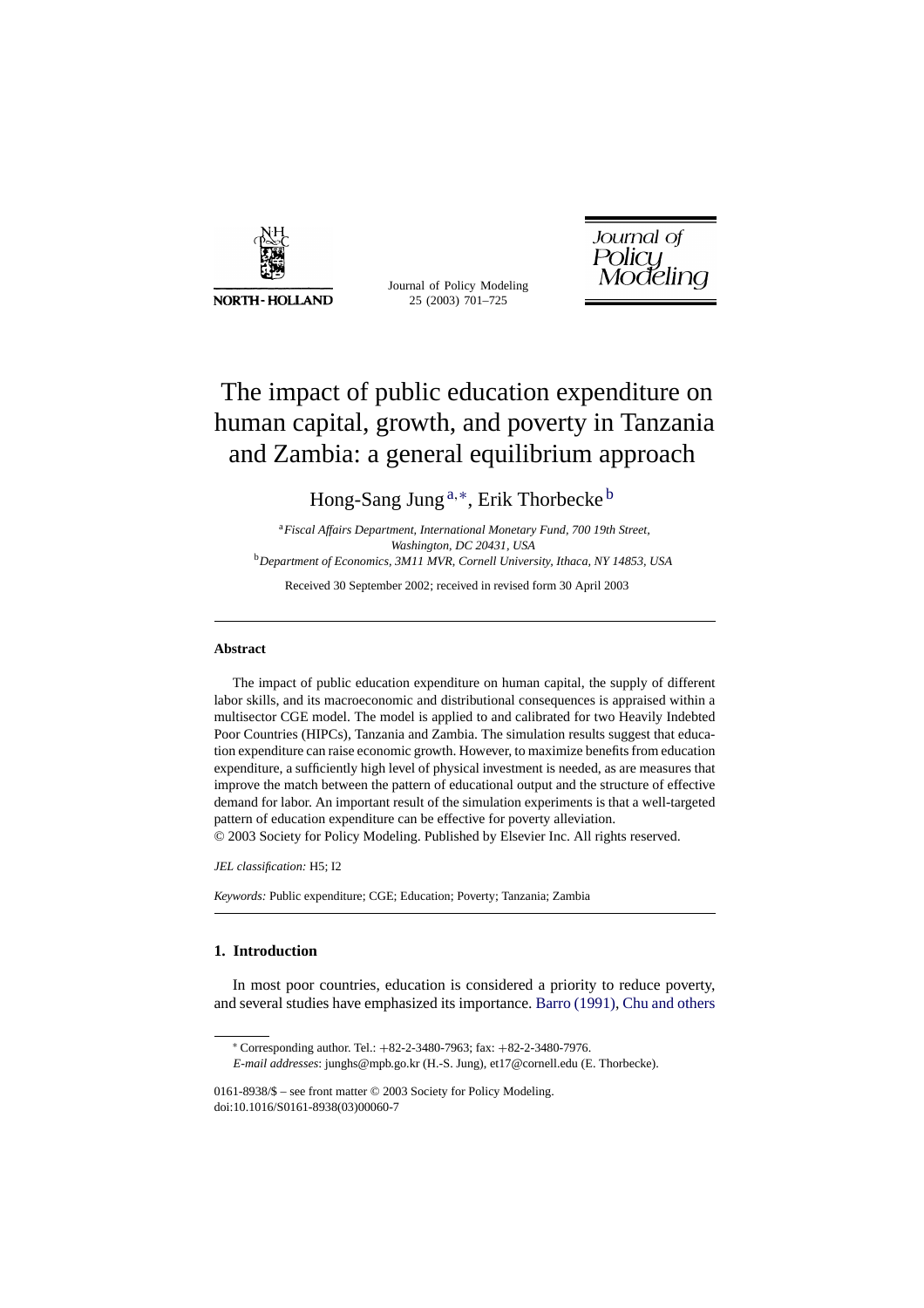[\(1995\), a](#page--1-0)nd [Tanzi and Chu \(1998\)](#page--1-0) argue that public expenditure allocations for education can improve economic growth while promoting equity. [Gupta and](#page--1-0) [Verhoeven \(2001\)](#page--1-0) and [Gupta, Verhoeven, and Tiongson \(1999\)](#page--1-0) suggest that both the size and the efficiency of public education expenditure are important in improving socioeconomic performance. Promoting the education sector normally entails increasing public expenditure on education. A macroeconomic policymaker would question their economic consequences: by how much would the supply of different educational skill groups and corresponding wage levels change, what would be the impact on economic growth and poverty alleviation, and how important would the difference in initial economic structures be in determining these consequences? In order to answer these questions, a computable general equilibrium (CGE) model was specified and calibrated for both Tanzania and Zambia.

A novel feature of this model is that it specifies the mechanism through which public expenditure on education affects the production of human capital. In particular, education expenditure is viewed as providing additional human capital to those who are in the educational pipeline. As these individuals come out of the pipeline, they contribute to the stock of human capital of their respective households in the form of improved labor skills. In this context, the pattern of education expenditure influences the distribution of this additional stock among different socioeconomic household groups. This paper presents the simulation results of different education expenditure policies, to gain some insights into these issues.

In the next section, the economic structures of Tanzania and Zambia and the frameworks for their Poverty Reduction Strategy Papers (PRSPs) are reviewed ([Tanzania, 2000\).](#page--1-0) In the third section, the education-focused CGE model and its calibration are presented and explained. In the fourth section, three alternative counterfactual scenarios are simulated, and their respective impacts on the macroeconomic conditions, the labor market, income distribution, and poverty alleviation are analyzed. The final section offers conclusions.

## **2. Economic structure and the PRSPs of Tanzania and Zambia**

The model was calibrated on early or mid-1990s data (i.e., the Tanzanian 1992 Social Accounting Matrix (SAM) and the Zambian 1995 SAM). We believe that those SAMs reflect relatively well the present structures of the two economies, which are summarized in [Table 1.](#page--1-0) The GDP growth rate has been higher and the inflation rate has been lower in Tanzania than in Zambia. During the mid-1990s, GDP growth in Zambia was barely equal to its population growth. The better growth performance of Tanzania was partly due to a higher investment ratio in past years. In recent years, however, the trend for this ratio has been declining in Tanzania, while in Zambia it has increased.

Tanzania's production structure is heavily dependent on agriculture, while its industry relies mostly on processing agricultural products and light consumer goods. On the other hand, Zambia's structure is dominated by copper and other mining